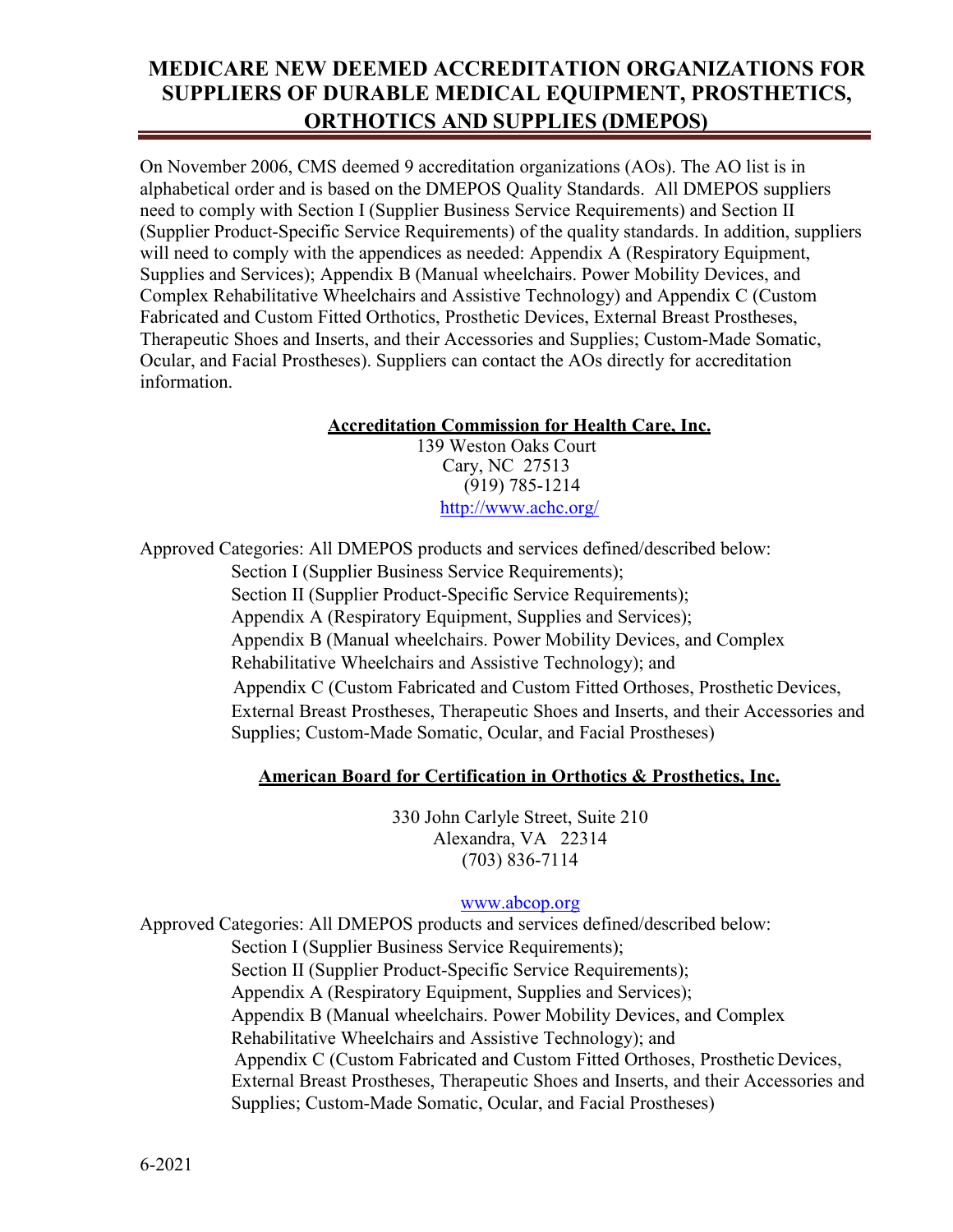#### **Board of Certification/Accreditation International**

10461 Mill Run Circle, Suite 1250 Owings Mills, MD 21117 (877) 776-2200 [www.bocinternational.org](http://www.bocinternational.org/)

Approved Categories: All DMEPOS products and services defined/described below: Section I (Supplier Business Service Requirements); Section II (Supplier Product-Specific Service Requirements); Appendix A (Respiratory Equipment, Supplies and Services); Appendix B (Manual wheelchairs. Power Mobility Devices, and Complex Rehabilitative Wheelchairs and Assistive Technology); and Appendix C (Custom Fabricated and Custom Fitted Orthoses, Prosthetic Devices, External Breast Prostheses, Therapeutic Shoes and Inserts, and their Accessories and Supplies; Custom-Made Somatic, Ocular, and Facial Prostheses)

#### **Commission on Accreditation of Rehabilitation Facilities**

4891 E. Grant Road Tucson, AZ 85712 (888) 281-6531 [www.carf.org/dmepos](http://www.carf.org/dmepos)

Approved Categories: All DMEPOS products and services defined/described below:

Section I (Supplier Business Service Requirements); Section II (Supplier Product-Specific Service Requirements); Appendix A (Respiratory Equipment, Supplies and Services); Appendix B (Manual wheelchairs. Power Mobility Devices, and Complex Rehabilitative Wheelchairs and Assistive Technology); and

 Appendix C (Custom Fabricated and Custom Fitted Orthoses, Prosthetic Devices, External Breast Prostheses, Therapeutic Shoes and Inserts, and their Accessories and Supplies; Custom-Made Somatic, Ocular, and Facial Prostheses)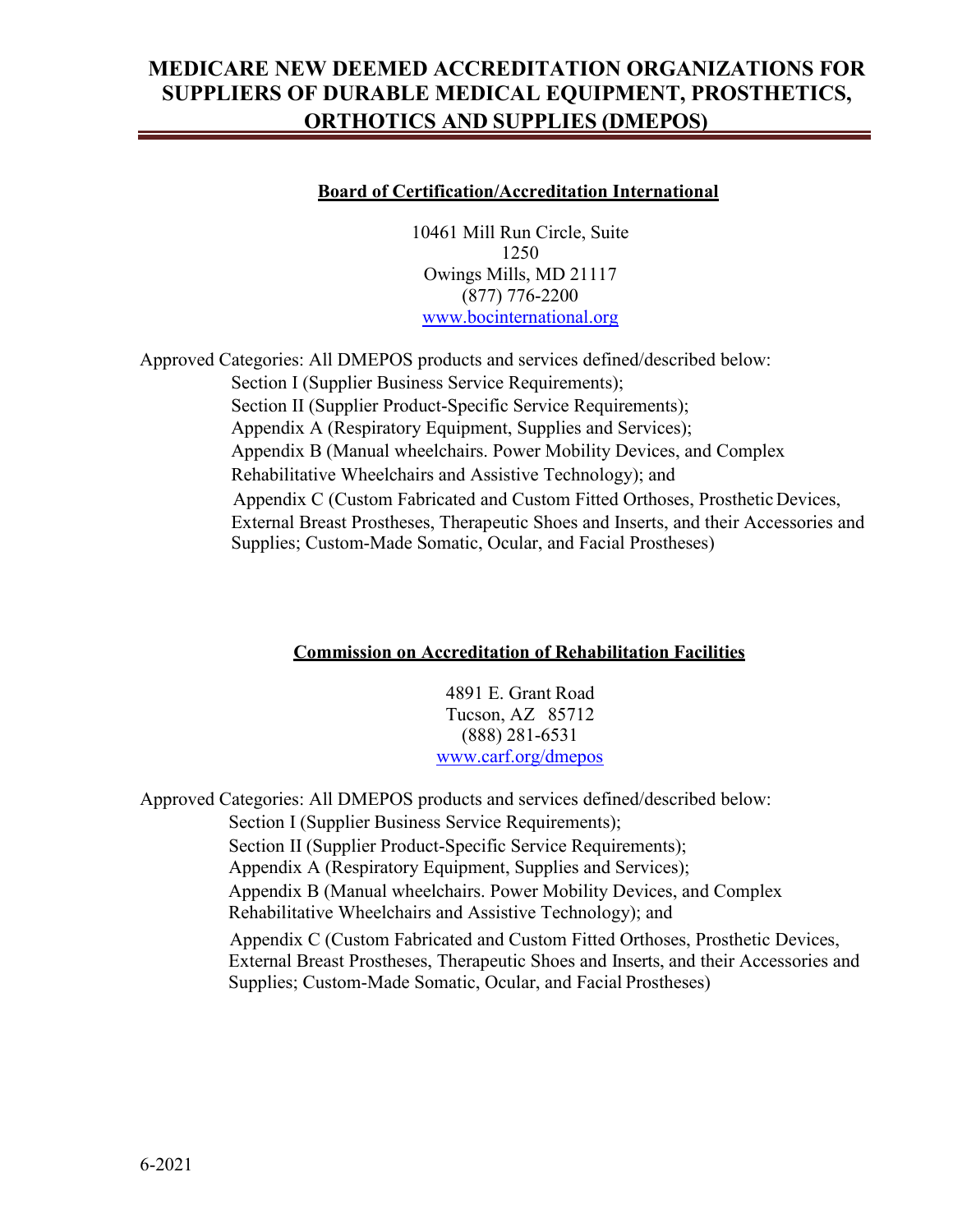#### **Community Health Accreditation Program**

1300  $19<sup>th</sup>$  Street, NW Suite 150 Washington, DC 20036 (202) 862-3413 [http://www.chapinc.org](http://www.chapinc.org/)

Approved Categories: All DMEPOS products and services defined/described below: Section I (Supplier Business Service Requirements); Section II (Supplier Product-Specific Service Requirements); Appendix A (Respiratory Equipment, Supplies and Services); Appendix B (Manual wheelchairs. Power Mobility Devices, and Complex Rehabilitative Wheelchairs and Assistive Technology); and Appendix C (Custom Fabricated and Custom Fitted Orthoses, Prosthetic Devices, External Breast Prostheses, Therapeutic Shoes and Inserts, and their Accessories and Supplies; Custom-Made Somatic, Ocular, and Facial Prostheses)

#### **HealthCare Quality Association on Accreditation**

114 East 4<sup>th</sup> Street P. O. Box 1948 Waterloo, IA 50703 Waterloo, IA 50704 (866) 909-4722 Fax: (877) 226-5564

<http://www.hqaa.org/>

Approved Categories: All DMEPOS products and services defined/described below:

Section I (Supplier Business Service Requirements);

Section II (Supplier Product-Specific Service Requirements);

Appendix A (Respiratory Equipment, Supplies and Services);

Appendix B (Manual wheelchairs. Power Mobility Devices, and Complex Rehabilitative Wheelchairs and Assistive Technology); and

 Appendix C (Custom Fabricated and Custom Fitted Orthoses, Prosthetic Devices, External Breast Prostheses, Therapeutic Shoes and Inserts, and their Accessories and Supplies; Custom-Made Somatic, Ocular, and Facial Prostheses)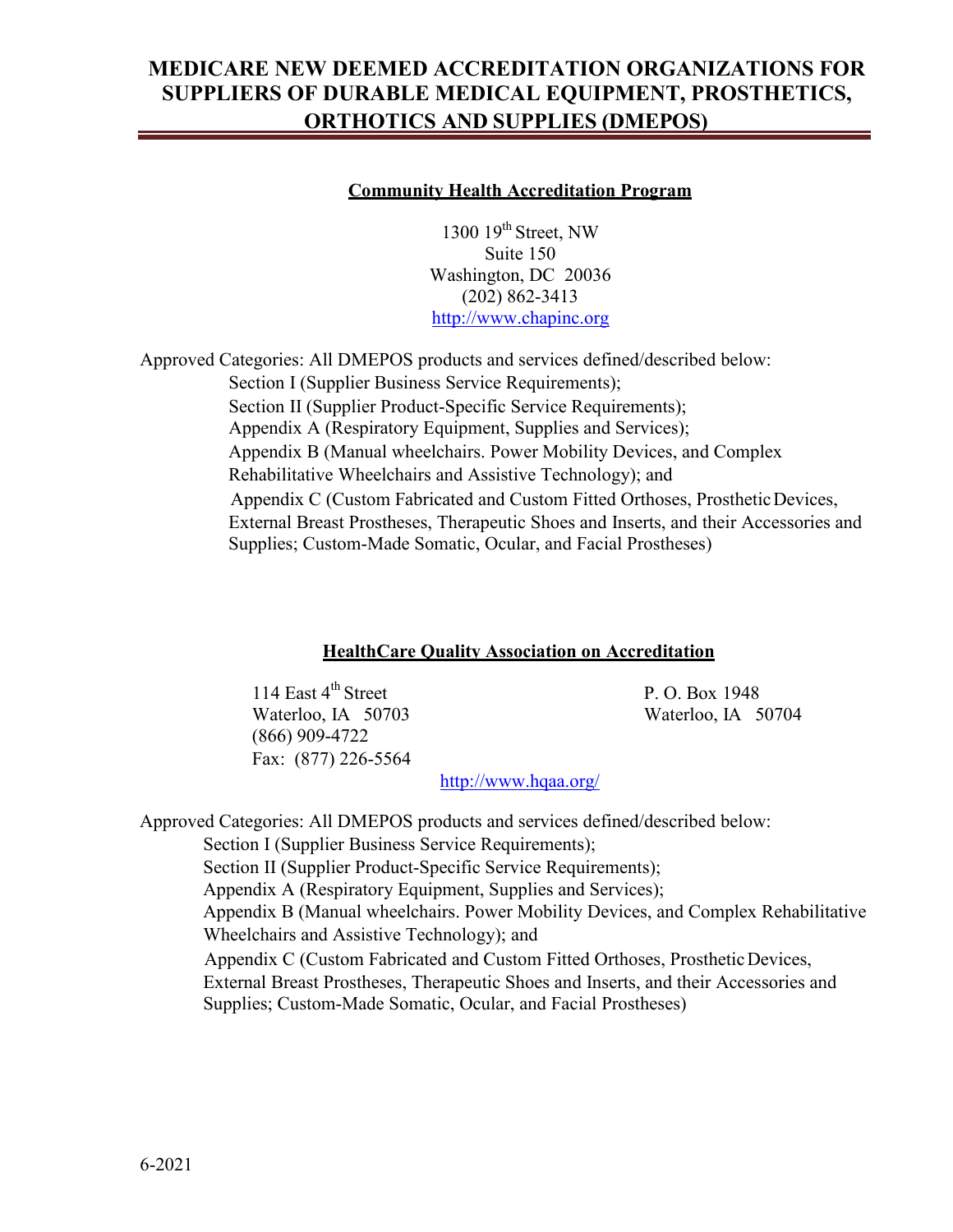#### **National Association of Boards of Pharmacy**

1600 Feehanville Drive Mount Prospect, IL 60056 (847) 391-4406 [www.nabp.net](http://www.nabp.net/)

Approved Categories: All DMEPOS products and services defined/described below: Section I (Supplier Business Service Requirements); Section II (Supplier Product-Specific Service Requirements); Appendix A (Respiratory Equipment, Supplies and Services); and Appendix C (External Breast Prostheses, Therapeutic Shoes and Inserts, and their Accessories and Supplies)

### **The Compliance Team, Inc.**

P.O.Box 160 905 Sheble Lane, Suite 102 Spring House, PA 19477 (215) 654-9110 [www.thecomplianceteam.org](http://www.thecomplianceteam.org/)

Approved Categories: All DMEPOS products and services defined/described below: Section I (Supplier Business Service Requirements); Section II (Supplier Product-Specific Service Requirements); Appendix A (Respiratory Equipment, Supplies and Services); Appendix B (Manual wheelchairs. Power Mobility Devices, and Complex Rehabilitative Wheelchairs and Assistive Technology); and Appendix C (Custom Fabricated and Custom Fitted Orthoses, Prosthetic Devices, External Breast Prostheses, Therapeutic Shoes and Inserts, and their Accessories and Supplies; Custom-Made Somatic, Ocular, and Facial Prostheses)